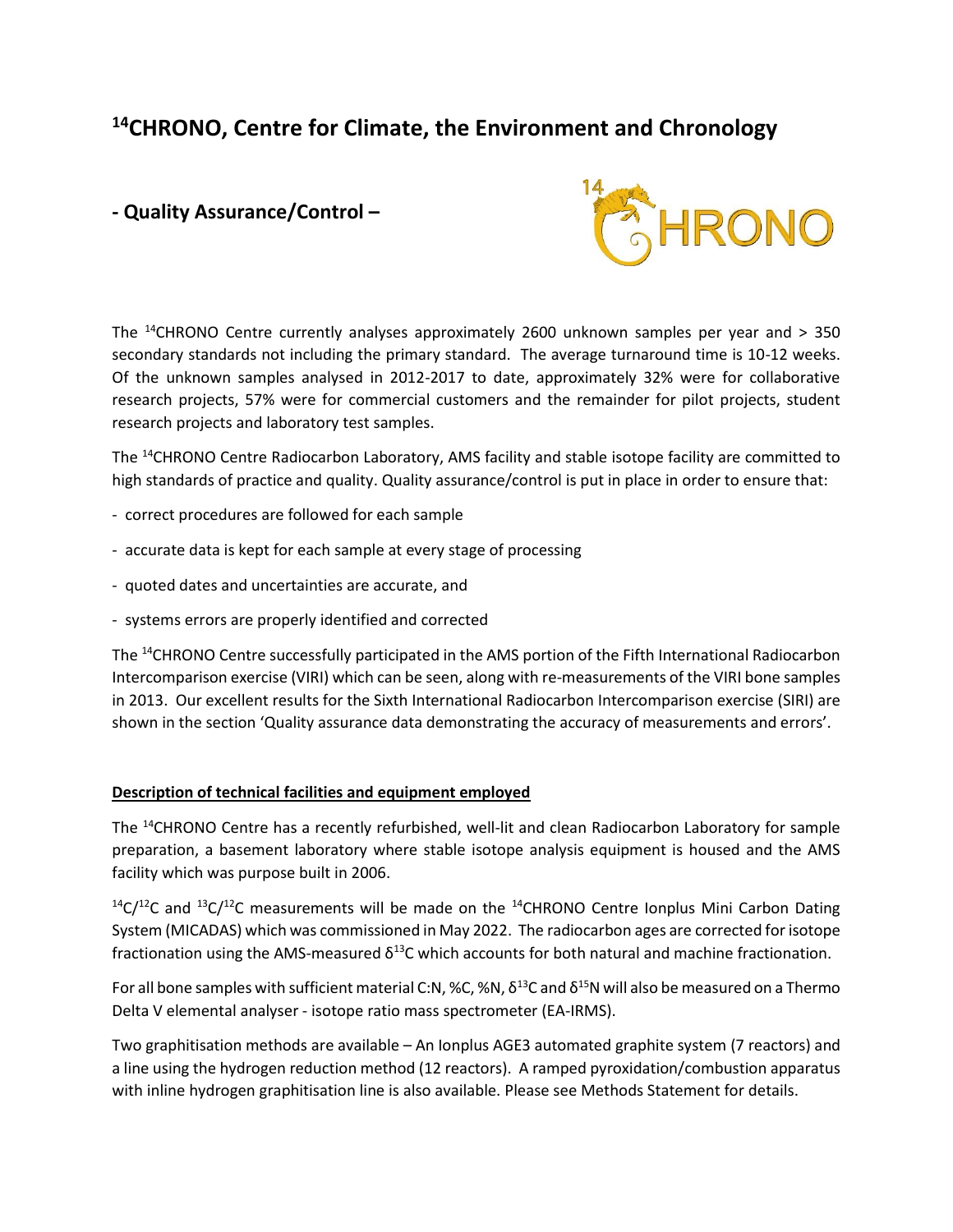Other equipment utilised includes:

| Centrifuges: Jouan B4i & Thermo B4i                               |
|-------------------------------------------------------------------|
| Martin Christ freeze drier (2)                                    |
| Sartorius CP2P microbalance for stable isotope analysis           |
| Denver TL64 & TB60 Microbalances (2)                              |
| 2 Millipore water purification systems (Direct Q UV)              |
| Soxhlet extractor                                                 |
| Hot water bath: Grant Sub Aqua 5 Plus                             |
| 2 Clifton Hotplates - Watlow Tube Heaters                         |
| Vacuum filter: KNF Neuberger VP series                            |
| Vortex stirrer                                                    |
| Drying oven: Genlab ovens                                         |
| 2 Carbolite combustion ovens                                      |
| Vacuum tube sealing line (QUB manufacture) and Junior Jet 7 torch |
| Buchi R-210 Rotoevaporator                                        |
| Microflow Laminar microflow cabinets and Labcaire Aura 750E       |
| Thermofisher ATR Fourier Transform Infrared Spectrometer (FTIR)   |
| Fume cupboards (6) Manufactured by Sarmieke Ltd                   |
| Metkon Micracut 152 precision cutter                              |

#### **Principal Staff involved in quality control**

Mrs Michelle Thompson – overall QA/QC for sample pre-treatment, graphitisation, stable isotope analysis

Ms Niamh O'Neill Munro – QA/QC for bone collagen extraction

Dr. Gerard Barrett – QA/QC for AMS measurements and calculations

## **Methods – Radiocarbon Dating (including pre-treatment methods for all sample types, methods of combustion and graphitisation, and methods of AMS measurement)**

Sample preparation and pre-treatment methods for all sample types, as well as combustion, graphitisation, and methods of AMS measurement are briefly outlined below. In-depth procedures are given in Historic England Research Report 5/2015 (Reimer et al. 2015) with the exception of shells and chitin which are given in more detail below. Please note that pre-treatment for charred organic residues on potsherds has been updated to include removal of lipids unless otherwise stated in the sample submission. All chemicals used are scientific grade. References in this section are given in Appendix A.

• Bone collagen

Collagen is extracted from the bone samples based on the method of Brown et al. 1988 using a Vivaspin® filter cleaning method introduced by Bronk Ramsey et al. (2004). An alkali step has been added since 2014 following Brock et al. (2010). Measurement of C:N ratios,  $\delta^{13}$ C, and  $\delta^{15}$ N is described in the following section, 'Method - Stable Isotopes / FTIR'.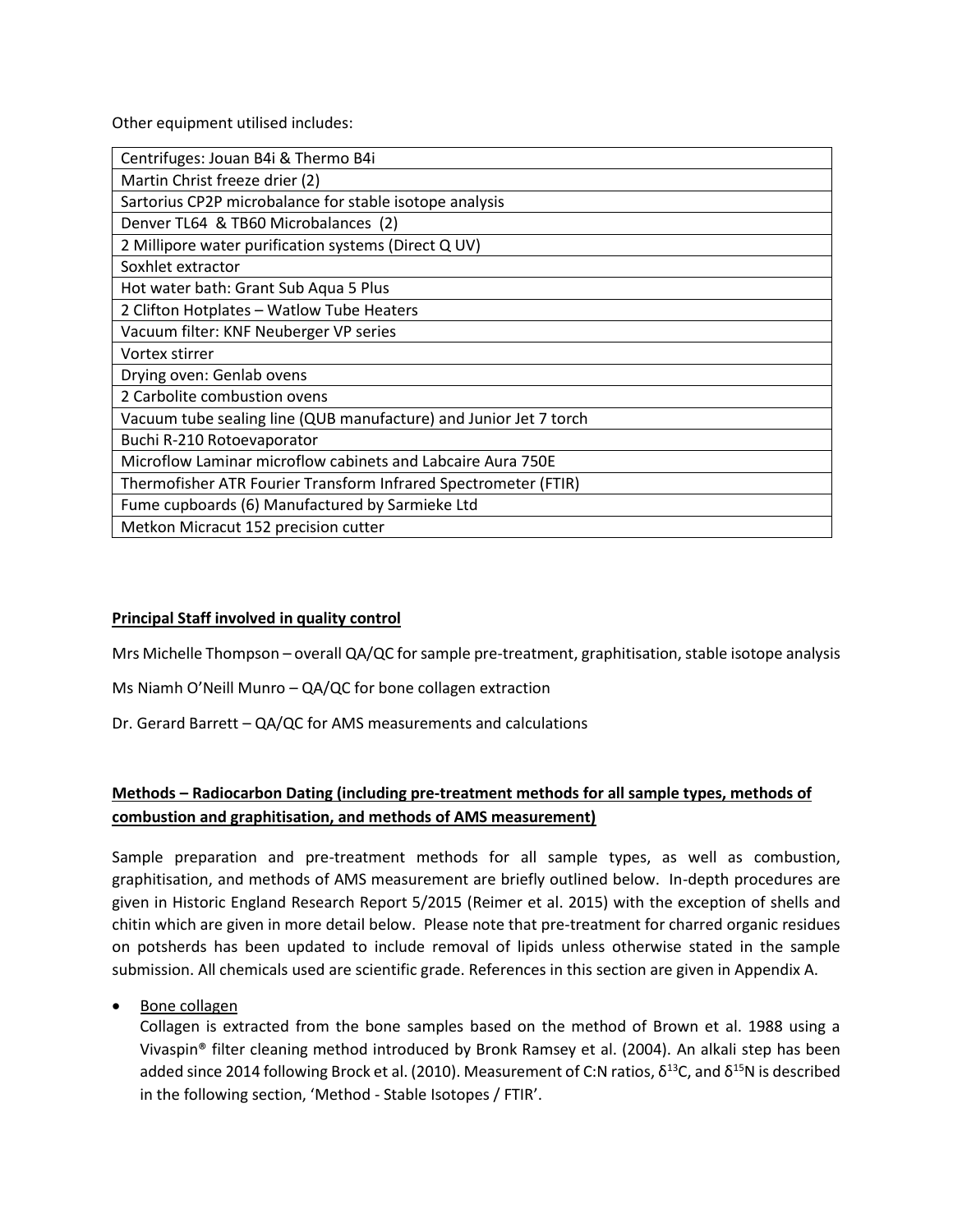## • Charred organic residues on potsherds

For sufficiently robust samples, charred organic residues on potsherds will normally be treated to remove lipids in order to avoid reservoir offsets from utilization of marine or freshwater resources. The samples are treated with a 2:1  $(v/v)$  mixture of chloroform and methanol and sonicated for 30 minutes, then filtered and the remaining solvent evaporated following the method of Boudin et al. 2010. The samples are then given the standard acid, alkali, acid (AAA) treatment (de Vries and Barendsen 1958; Fischer and Heinemeier 2003). Samples which cannot withstand such treatment are normally treated using the AAA method only.

## • Charcoal and other plant material

AAA (Acid-Alkali-Acid) pre-treatment is the standard treatment for charcoal, wood, peat and most plant macrofossils as in de Vries and Barendsen (1958) and Fischer and Heinemeier (2003). For macrofossils that have been separated from sediment using alkali treatment, an acid-only treatment is sufficient.

## • Cremated bone

Cremated bone procedure follows the method of Lanting and Brindley 1998; Lanting *et al*. 2001. As sulfur in bone interferes with the graphitisation, the  $CO<sub>2</sub>$  gas generated by hydrolysing the sample is treated further by heating with silver under vacuum.

## • Bulk sediments (various fractions)

For peat or lake sediments various fractions can be separated and dated. Separation of humic acid (alkaline soluble) and humin (non-soluble) fractions of bulk sediments follow the method of (Lowe et al., 2004). Bulk sediments are given an acid-only or acid fumigation pre-treatment.

## • Shells and other carbonates

Mollusc shells and other biogenic carbonates are cleaned in Milli-Q water in an ultrasonic bath to remove surface dirt and then dried. The shell sample is placed in a septa seal vial (exetainer) and etched with 1% HCl to remove about 25-30% of the outer surface, rinsed and the exetainer is evacuated. The samples are then hydrolysed with phosphoric acid on a heating block at 90 $\degree$ C to evolve carbon dioxide as described as described in Santos et al. 2004. The sample contained in the exetainer is evacuated by puncturing the septum with a hypodermic syringe attached to the vacuum line (Fig. 3). When a good vacuum pertains, the sample is removed and 2 ml of phosphoric acid is introduced through the septum. The vacuum syringe is then carefully inserted into the rubber of the septum (doesn't go right through the septum) to evacuate everything down to the seal. The syringe is then fully inserted and the  $CO<sub>2</sub>$  is drawn out under liquid nitrogen

Note: Mollusc samples with aragonitic shells should generally be analysed by x-ray diffraction (XRD) to determine if they have been recrystallized to calcite before dating. This is not possible for molluscs with calcite shells. This analysis can be arranged through the British Geological Survey, if desired.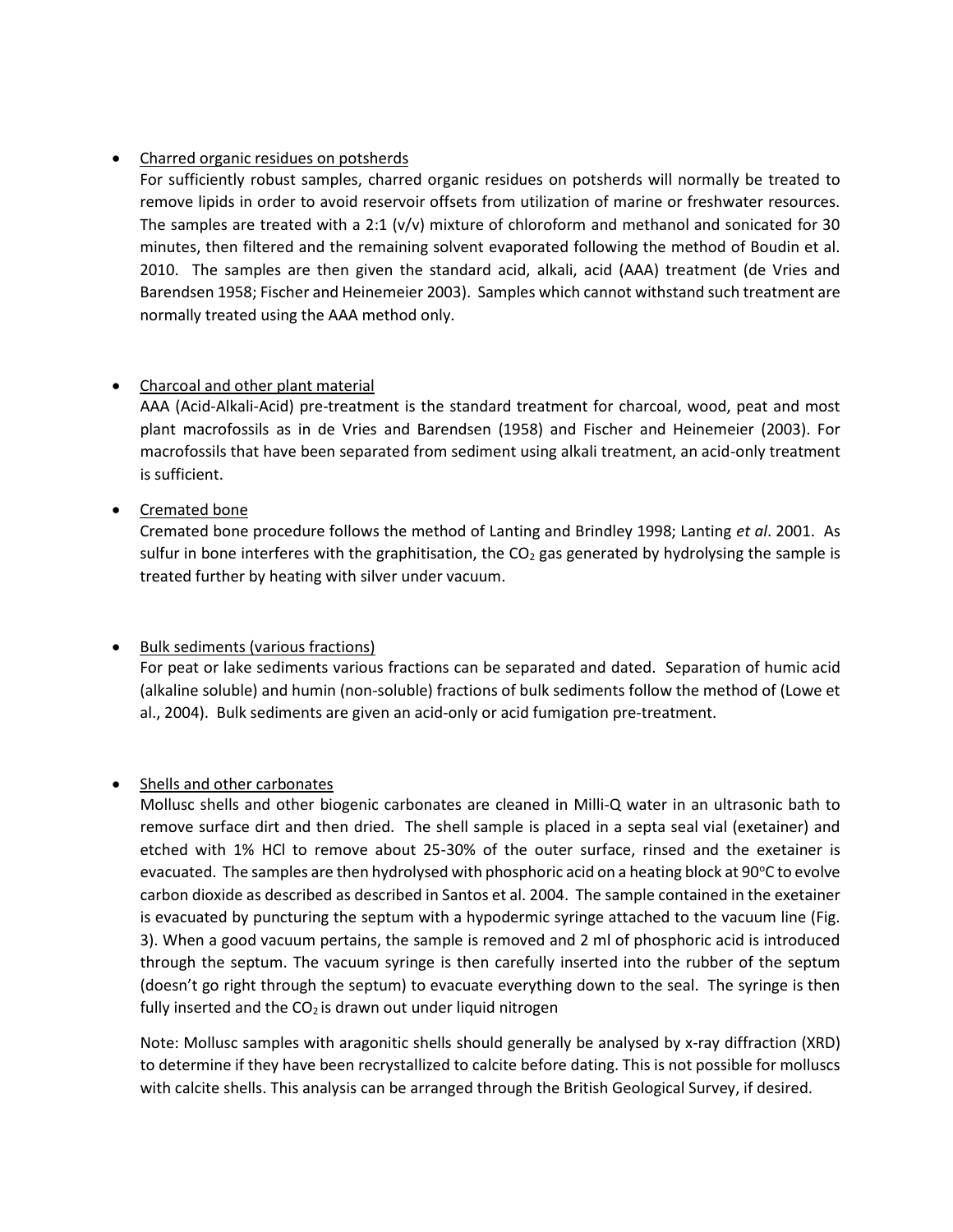## • Chitin

Insect chitin pre-treatment follows the Tripp et al. (2004) procedure for fragile samples. The sample is rinsed sequentially with acetone, methylene chloride, and acetone again, freeze-dried for 5 hrs and placed in 0.5 M HCl for 3 days. The sample is filtered, rinsed with Milli-Q water and freeze-dried overnight. The procedure has been found to be successful on insect remains from archaeological sites provided they have not been stored in organic solvents such as alcohol (Panagiotakopulu et al. 2015).

## • Consolidated or otherwise contaminated samples

For samples consolidated or contaminated with various organic substances such as PEG or PVA, a Soxhlet extraction is done with increasing polarity solvents ending in distilled water (Bruhn et al. 2001). The thoroughness of the extraction of the contaminants by solvent extraction is then tested by analysing the treated sample using Fourier transform infrared spectroscopy (FTIR) (D'Elia *et al*. 2007).

## • Combustion

There are 2 combustion methods currently employed at 14CHRONO.

Dried organic samples are weighed into pre-cleaned tin capsules and combusted in oxygen with a helium carrier gas in an Elemental Analyser (Elementar Vario Isotope) before transfer to the AGE3 automated graphite system.

Dried organic samples are weighed into pre-combusted quartz tubes with an excess of copper oxide (CuO) and silver (Ag) foil, sealed under vacuum, and combusted to carbon dioxide (CO2) at 8500C for 8 hours.

## • Graphitisation

Small to standard sized organic samples  $(0.3 - 1.0 \text{ mg C})$  are reduced to graphite on the AGE3 automated graphite system, which uses the hydrogen reduction method (Wacker et al. 2010).

Small to standard sized organic samples are combusted in quartz tubes and reduced to graphite on iron catalyst using the hydrogen reduction method on a graphitisation line (Vogel et al. 1987). Carbonate samples are hydrolysed and reduced with the hydrogen method on this line.

## • Target Preparation

Graphite is pressed into vacuum cleaned aluminium holders (known as targets or cathodes) using an automated hydraulic press with a clean pin mounted in it. After pressing, the targets are stored in a compartmented box in a desiccator until they are ready to be inserted into an AMS magazine. The sample UB number is recorded on the target and in the appropriate position on a run list. The sticker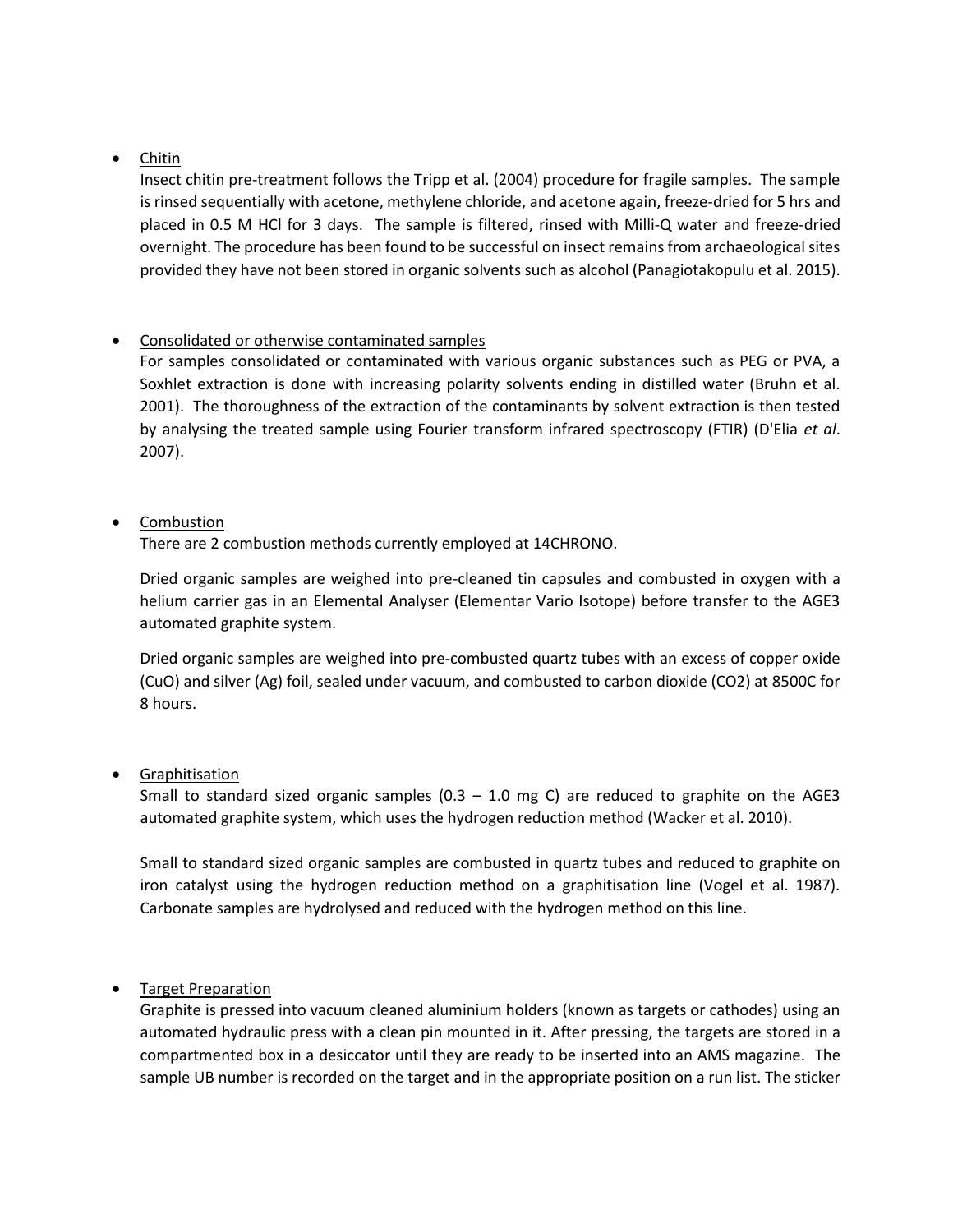with the sample UB number is also transferred to the run list to double check the number. Once the targets have been transferred to the magazine, it is immediately loaded into the AMS.

#### AMS measurement

Sample magazines going into the AMS will generally contain targets produced within 1-2 weeks from either of out two graphitization rigs.

The magazine has 39 positions available for targets. The structure of our magazine is the following: five HOX-II (OX2) standards at regular intervals; minimum of two blanks (background) with extra backgrounds dependent on the unknown sample types being run; two pairs of secondary standards. Tuning and measurements are carried out on a single OX2 and background until satisfactory 14/12 and 13/12 ratios are obtained. Then an initial pass is carried out on the entire magazine with each target exposed for 2.5 minutes. If results are satisfactory, the full run is allowed to proceed. All targets are run for a minimum of eight 2.5 minute exposures until F14C uncertainties of typically <0.003 are achieved.

The <sup>14</sup>C/<sup>12</sup>C and <sup>13</sup>C/<sup>12</sup>C ratios are measured by accelerator mass spectrometry (AMS) on an *Ionplus* MICADAS. The sample  ${}^{14}C/{}^{12}C$  ratio is background corrected and normalised to the HOXII standard (SRM 4990C; National Institute of Standards and Technology). The radiocarbon ages are corrected for isotope fractionation using the AMS measured  $\delta^{13}$ C which accounts for both natural and machine fractionation. Backgrounds (blanks) used are anthracite, Icelandic Spar calcite, wood or bone samples known to be >50,000 years old and pre-treated following the same methods described above for the samples.

To account for variability in the chemistry procedures we track the long-term variance in the reported F<sup>14</sup>C of several secondary standards. This variance is taken in ratio with the average long-term average of these measurements to arrive at an error multiplier that we apply to unknown sample uncertainties of the same or similar sample types. Following this we estimate the uncertainty of our background measurement by determining the long-term variance of our measured backgrounds and obtain a ratio of this variance with the long-term average of our measured backgrounds. This ratio is multiplied with each day's measured background value and the result added in quadrature with the day's measured background uncertainty.

## **Method - Stable Isotopes / FTIR**

## Measurement of C:N ratios,  $δ<sup>13</sup>C$ , and  $δ<sup>15</sup>N$

C:N,  $\delta^{13}$ C and  $\delta^{15}$ N will also be measured on a Thermo Delta V elemental analyser - isotope ratio mass spectrometer (EA-IRMS). Samples and standards are sealed into tin capsules and combusted in the elemental analyser which yields %C and %N values and C:N ratios are calculated from these. The EA is connected to the IRMS for measurement of the stable isotope ratios. Three blanks are measured at the start of the run followed by three standards of Nicotinamide (known values of 59.01%Carbon and 22.94%Nitrogen) for the % element values. Standards bracket blocks of 8-10 samples. The number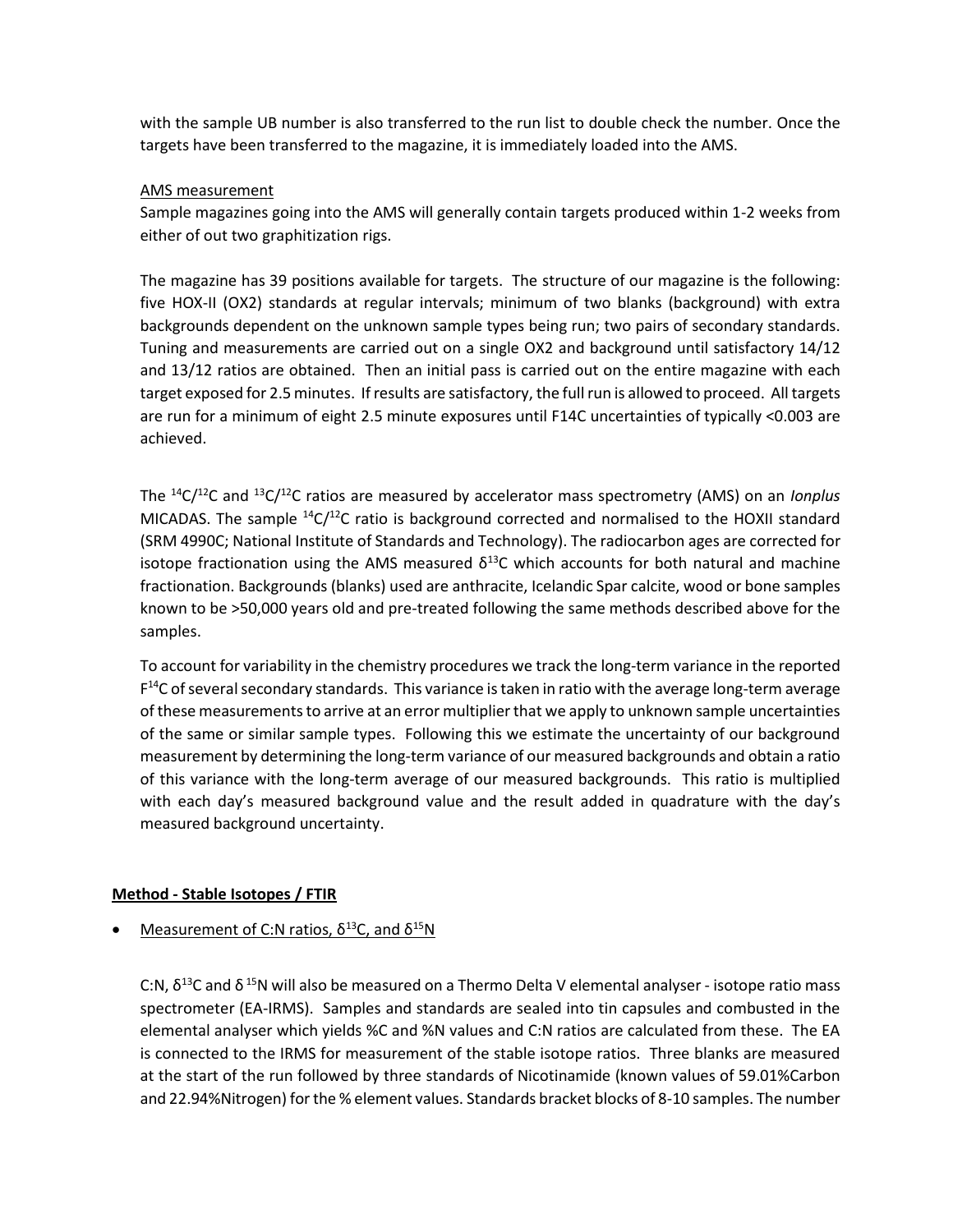measured depends on the size of the run. Standards used for  $\delta^{13}$ C and  $\delta^{15}$ N of collagen are IA-R041 L-Alanine (δ<sup>15</sup>N, -5.56 ± 0.14‰; δ<sup>13</sup>C, -23.33 ± 0.10‰), IAEA-CH-6 Sucrose (δ<sup>13</sup>C, -10.449 ± 0.033‰) and IAEA-N-2 Ammonium Sulphate (δ<sup>15</sup>N, +20.3 ± 0.2‰). An in-house fish bone standard (Fish) is also run for quality control ( $\delta^{13}C$ , -31.44;  $\delta^{15}N$ , +17.78; (n >100)). For %C and %N determinations nicotinamide is used (%C, 59.01%; %N, 22.94%). For carbon stable isotope analysis of wood, charred seed and charcoal IA-R041 L-Alanine, IAEA-CH-6 Sucrose and IAEA-CH-7 polyethylene ( $\delta^{13}$ C, -32.15 ± 0.05‰). For collagen typically 8-10 replicate measurements are made on R041, 3 replicates of IAEA-N-2, 3 replicates of IAEA-CH-6 and 5 replicates of Fish. For charcoal, seeds, wood (carbon only) standards typically include 8-10 replicates of R041, 6 replicates IAEA-CH-6, 6 replicates IAEA-CH-7 and 5 replicates of Fish.

The machine uncertainty is reported for  $\delta^{13}$ C and  $\delta^{15}$ N. This has been validated by the observed reproducibility of measurements on 10 replicate aliquots of seven different bone samples, which show no additional variability.

## • Fourier Transform Infrared Spectrometer (FTIR)

Samples that have been treated with preservatives or consolidating agents will be analysed using FTIR after removal using organic solvents in a Soxhlet extraction apparatus. Approximately 1mg of sample <0.63µm is mixed with approximately 0.25g potassium bromide. They are ground and mixed together using a pestle and mortar. A pellet is made using a manually operated hydraulic press at 10 tons for 3 minutes. The samples are analysed using a Thermofisher ATR FT-IR and the spectrum compared to standard material (e.g. collagen or cellulose).

#### **Measures for ensuring quality**

Sample pre-treatments follow our standard operating procedure (see above) except in special cases which are discussed by laboratory staff and documented carefully. Laboratory staff meet weekly to discuss any problems or questions that arise and to be sure that all are aware of any procedural changes. Processes and procedures are reviewed annually.

#### Sample handling

Samples are assigned a tracking number (UB number) at submission. This identifies the samples throughout the entire process including stable isotope measurements. The submitter is expected to label the UB number on the sample bags or vials. In the Radiocarbon Laboratory the Sample Curator checks that all sample ID's and UB numbers on the samples received agree with the database. The date received is entered and pre-treatment type is then selected. The UB number and sample ID is automatically printed on the sample pre-treatment sheets which includes pre-treatment specific fields. The sample pretreatment sheets are used to document the sample processing throughout the procedure. When the pretreatment and graphization is completed the data is entered into the laboratory database and the sheets stored in binders. This ensures that data gathered for each sample is both complete and easily recalled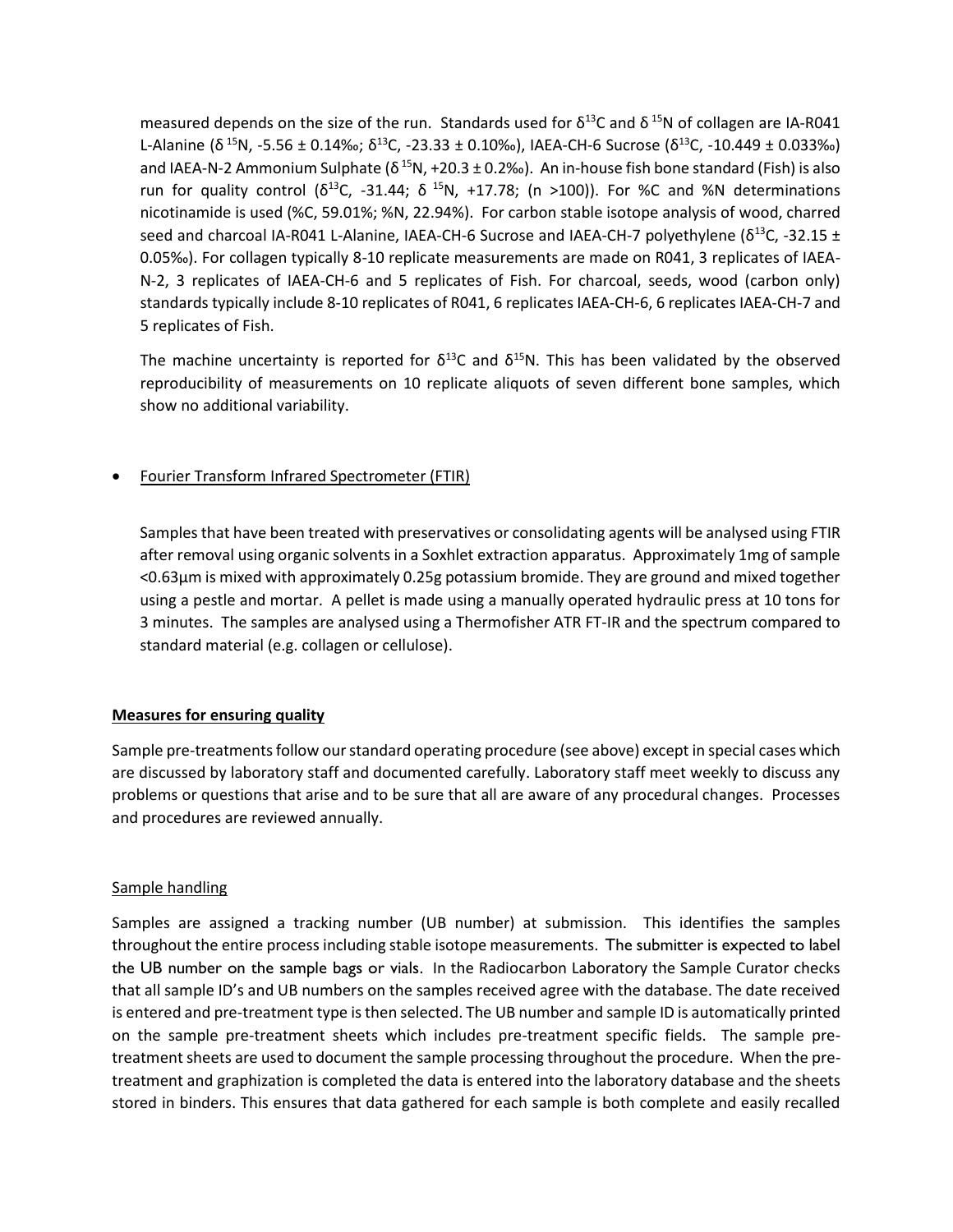and avoids potential sample mix-up. The UB number is also printed on sticky labels to transfer onto subsamples. An automatic check is made that all pre-treatment data has been entered into the database before the samples are analysed by AMS  $^{14}$ C. Excess sample material is held in a safe storage location until analyses are completed and then returned if requested. Excess pre-treated sample material is held in labelled vials for the length of the project and beyond in some cases. Collagen and dentine samples are kept in a desiccator to minimize moisture and potential mould growth.

#### <sup>14</sup>C AMS QA/QC

To assure accuracy of the AMS results the laboratory routinely includes a number and variety of secondary standards running in the same wheel with unknowns. We have accumulated considerable data for these quality assurance/control samples and if there are any problems with these samples included in each machine run then we don't proceed to analyse the samples. Instead the problem (usually instrument related) is found and cured before we proceed. In addition to our routine internal quality assurance programme the <sup>14</sup>CHRONO Centre successfully participated in the AMS portion of the Fifth International Radiocarbon Inter-comparison exercise (VIRI). Results of our equally successful participation in the Sixth International Radiocarbon Inter-comparison exercise (SIRI) are given in Table 2.

Accuracy of dates and systems precision are internally monitored on a regular, ongoing basis and assessed whenever possible in relation to other facilities. The <sup>14</sup>CHRONO Centre adheres to the following aspects of quality management:

- a. The use of internationally agreed standards and backgrounds to maintain reliability and reproducibility. The primary standard is N.I.S.T (National Institute of Standards and Technology) SRM 4990C -oxalic II.
- b. The use of known-age or consensus standards (including dendrochronologically dated wood, IAEA C-6 sucrose, FIRI-C turbidite and a VIRI whale bone sample) to check for bias and sample size effects.
- c. The use of appropriate background materials to check for additions to the background (blanks) during processing.
- d. Replicate analysis of consensus material covering various materials and time-scales.
- e. A commitment to remain informed about new or improved methods and equipment for radiocarbon dating, and to carry out improvement-related research and design.
- f. Strong communication between research and technical staff.
- g. Participation in major and specific radiocarbon inter-comparison exercises.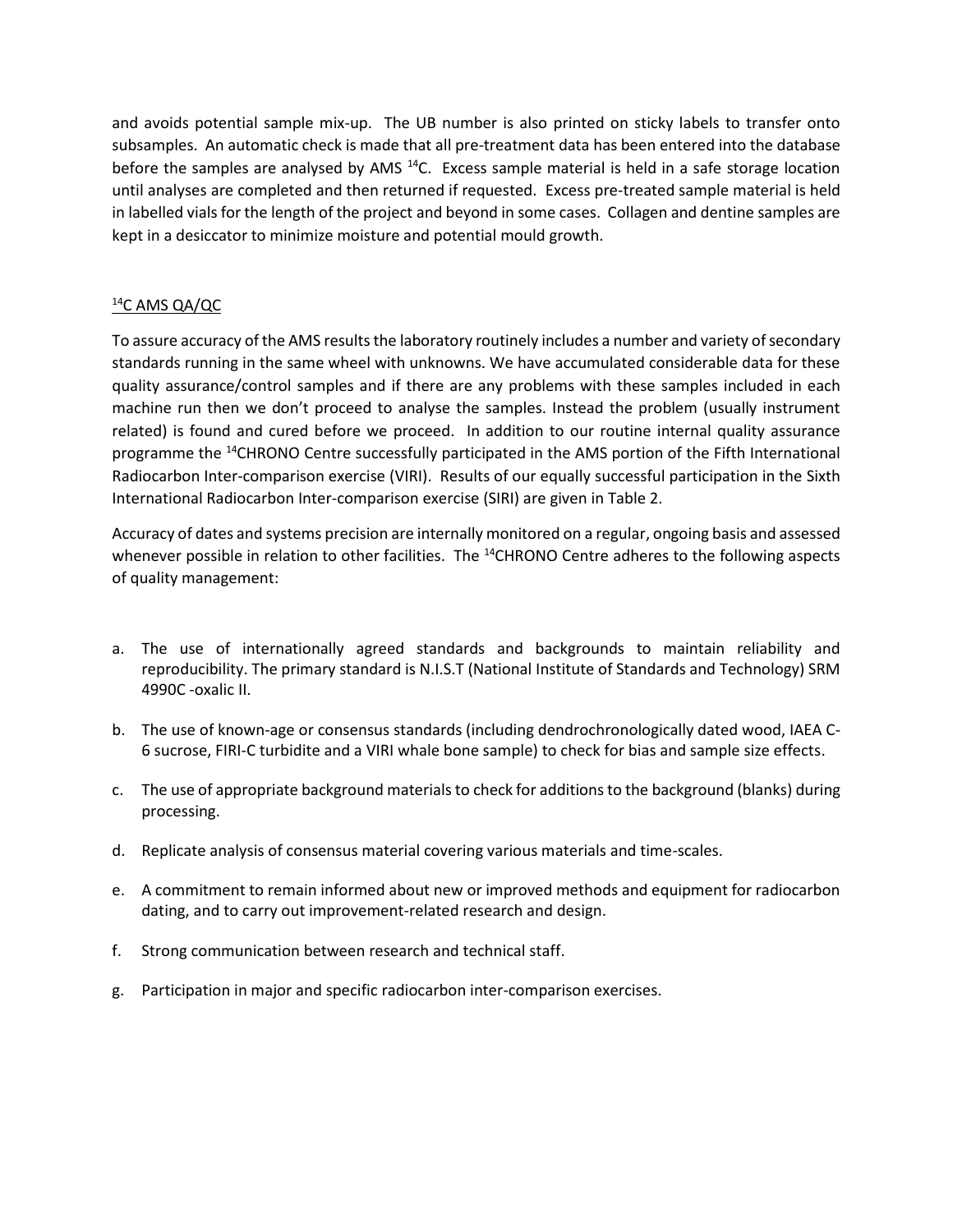#### Stable isotope QA/QC

Quality assurance/control of the stable isotope analyses is achieved by the following:

- a. Analysis of blanks to obtain a baseline from which to correct subsequent samples.
- b. Analysis of standard of known elemental composition.
- c. Analysis of a pair of international standards of known isotopic composition every 10 samples. Sample isotopic values are calculated from values obtained for the standard. Periodic measurement of the standard also checks for machine drift which though rare can occur. If drift is present, then intervening sample values can be corrected. Copies of the standard certifications are attached.
- d. Mass spectrometer performance integrity (stability and linearity) is checked at the beginning of each working week.
- e. Annual preventative and emergency maintenance for the EA-IRMS is done by a certified engineer.
- f. Regular maintenance on balances is undertaken to ensure accurate weights for %C and %N measurements.

#### **Quality assurance data demonstrating the accuracy of measurements and errors**

Data demonstrating the accuracy of quoted precision of from analysis of secondary standards, the SIRI intercomparison exercise, an interlaboratory cremated bone exercise and an intercomparison on PVA treated bone are given in Tables 1-4. Quoted precision are estimates of total error including the longterm background uncertainty and an error multiplier by material type. The background uncertainty and error multipliers are re-evaluated on a six-month basis.

| Secondary        | Consensus   | QUB   | Standard  | Error      | number |
|------------------|-------------|-------|-----------|------------|--------|
| Standards        | value       | Mean  | Deviation | Multiplier |        |
| TIRI-B pine      | 4508        | 4507  | 44        | 1.3        | 542    |
| VIRI-I bone      | 8330        | 8331  | 56        | 1.3        | 79     |
| Mammoth          | infinite    | 45324 | 2473      | 1.3        | 32     |
| bone             |             |       |           |            |        |
| Spar Calcite     | infinite    | 47929 | 3598      | 1.4        | 94     |
| FIRI-C turbidite | 18176       | 18167 | 113       | 1.3        | 271    |
| IAEA-C6          | $F^{14}C =$ | 1.503 | 0.0078    | 1.7        | 1868   |
| sucrose          | 1.503       |       |           |            |        |

**Table 1. Accuracy, precision and laboratory error multiplier of the main secondary standards and backgrounds analysed since 2012. Background values are not corrected.**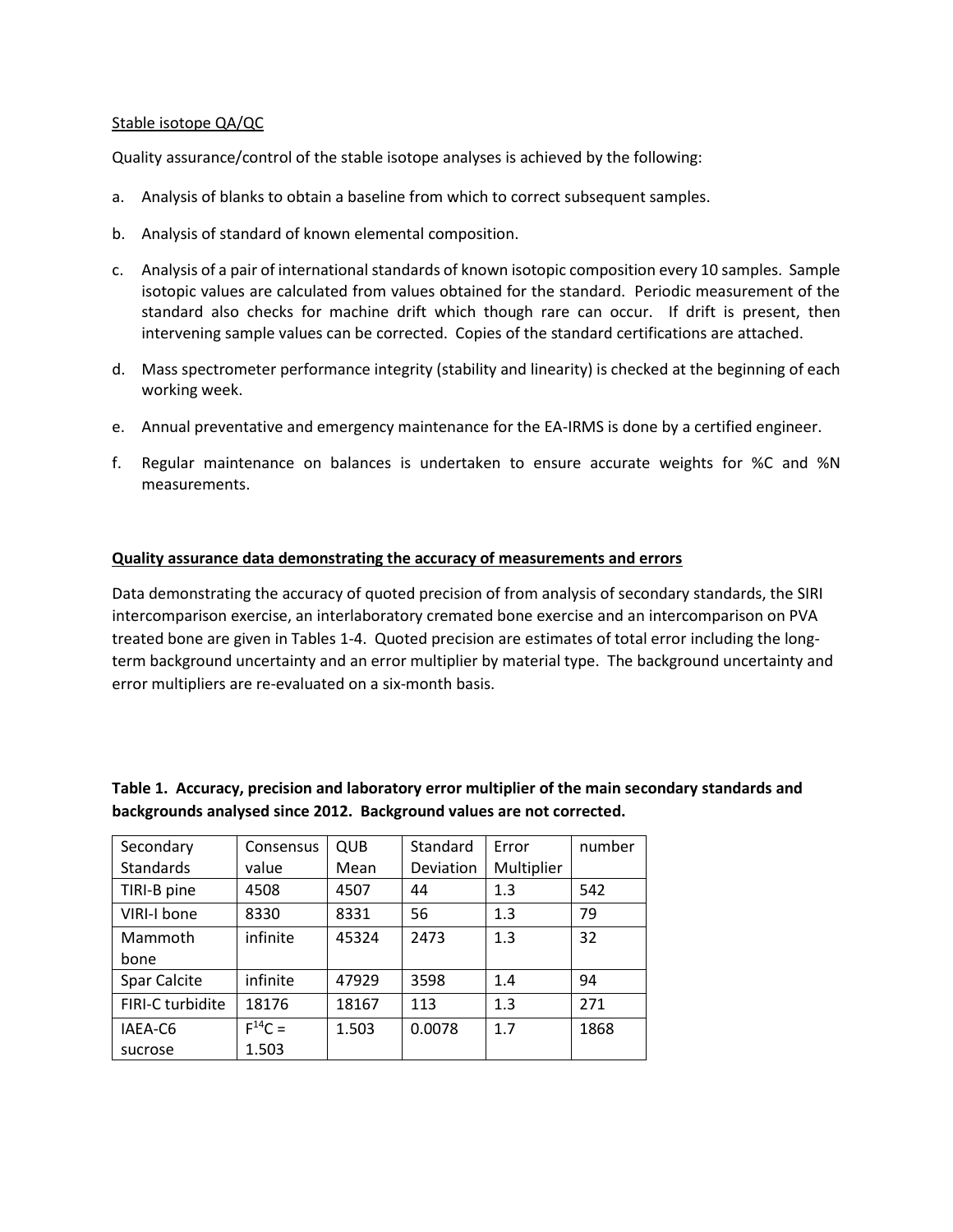**Table 2. Accuracy and precision from most recent international radiocarbon intercomparision (SIRI) samples. Samples were treated as unknowns, so background corrections were made to all samples. (c) is infinite age, (nc) is finite age.**

| <b>CHRONO</b> | Sample type            | <b>CHRONO</b> | SIRI value* | <b>SIRI</b>  |
|---------------|------------------------|---------------|-------------|--------------|
| designation   |                        | value         |             | designation  |
| UBA-23942     | Miocene                | 51088±2945    | 50864(c)    | A            |
|               | wood                   |               | 51697(nc)   |              |
| UBA-23943     | Mammal                 | 40876±1506    | 39165±2301  | B            |
|               | bone                   |               |             |              |
| UBA-23944     | Mammoth                | >49275        | 46550(c)    | $\mathsf{C}$ |
|               | bone                   |               | 45347(nc)   |              |
| UBA-23945     | Barley mash            | 1.0262±.0035  | 1.039±.0063 | D            |
| UBA-23946     | Kauri wood             | 10787±60      | 10827±77    | E            |
| UBA-23947     | wood                   | 369±26        | 370±34      | F            |
| UBA-23948     | wood                   | 349±26        | 378±40      | G            |
| UBA-23949     | wood                   | 389±31        | 385±36      | Η            |
| UBA-23950     | wood                   | 10011±62      | 9987±49     |              |
| UBA-23951     | charcoal               | 32633±355     | 31768±1067  | J            |
| UBA-23952     | Doublespar             | >55483        | 51603(c)    | K            |
|               | carbonate              |               | 53532(nc)   |              |
| UBA-23953     | wood                   | >52342        | 51989(c)    | L            |
|               |                        |               | 50195(nc)   |              |
| UBA-23954     | $Peat -$<br>humic acid | 3264±32       | 3370±52     | N            |

\*Scott et al. 2017

#### **Table 3. Accuracy and precision of cremated bone intercomparison studies.**

|              |                 |               | Intercomparison |                |
|--------------|-----------------|---------------|-----------------|----------------|
| QUB lab code | Material        | QUB age       | sample          | Comparison age |
| UB-S2KA      | Cremated bone*  | $1496 \pm 32$ | VIRI Sample 2   | $1496 \pm 54$  |
| UBA-8436     | Cremated bone** | $5854 \pm 38$ | GrA-20197       | $5780 \pm 45$  |

\*sample analysis too late for inclusion in Naysmith et al. 2007

\*\*Schulting et al. 2009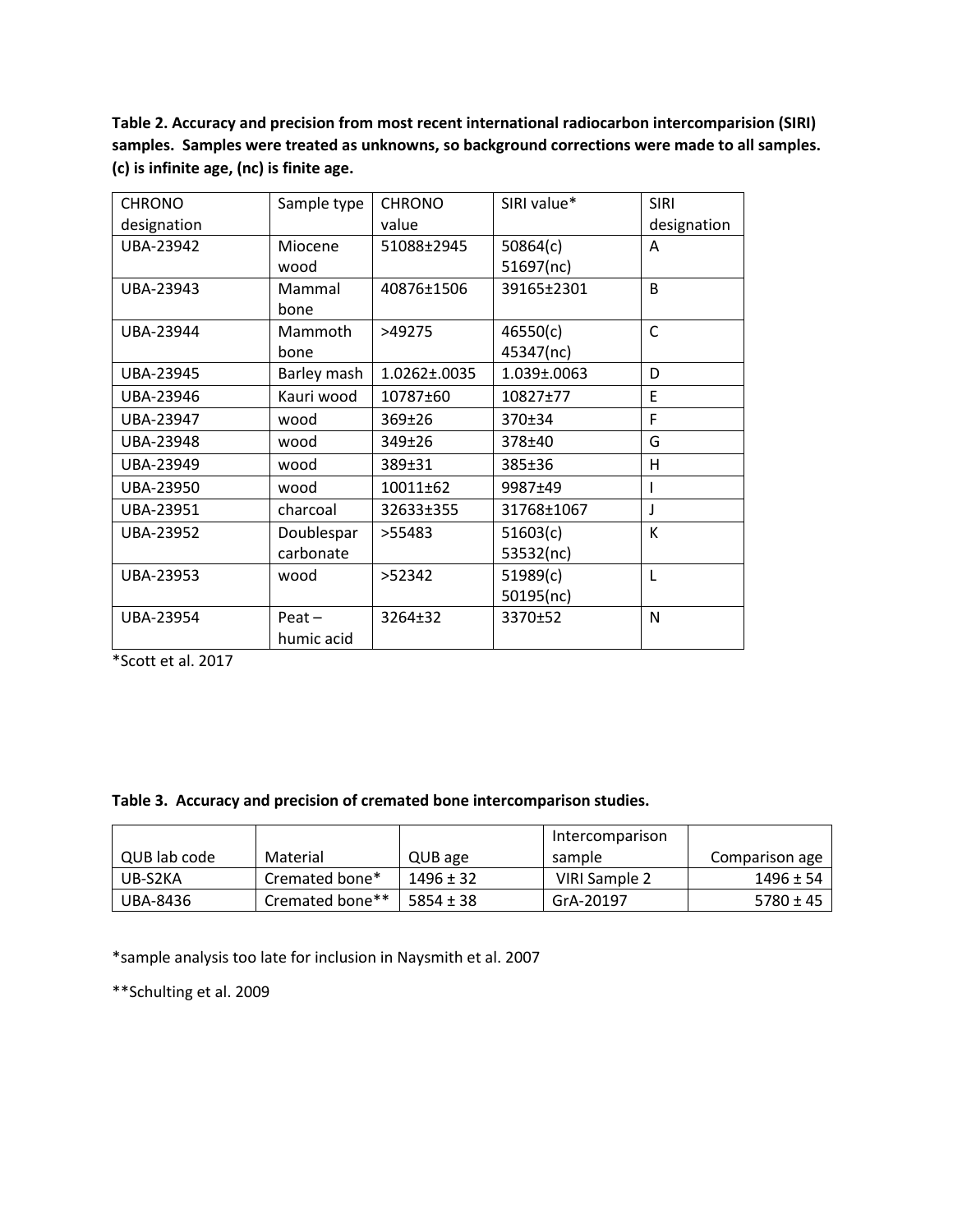**Table 4. Results of second inter-comparison dating of two PVA treated Miesenheim IV elk bones found directly beneath Laacher Sea tephra (ca. 11,060 <sup>14</sup>C BP) Kuzmin et al. in review.**

| Laboratory         | Sample     | $14$ C age BP<br>Lab Code |                      |
|--------------------|------------|---------------------------|----------------------|
| <b>Brussels</b>    | 91/110-1   | $11,025 \pm 48$           | RICH-22120.1.1       |
|                    |            | $11,060 \pm 40$           | RICH-22120.2.1       |
|                    | 91/111-3   | $11,050 \pm 49$           | RICH-22121.1.1       |
|                    |            | $11,100 \pm 45$           | RICH-22121.2.1       |
| Groningen          | 91/110-1   | $11,030 \pm 50$           | GrA-64379            |
|                    | $91/111-3$ | $11,190 \pm 50$           | GrA-64380            |
| Arizona            | 91/110-1   | $11,265 \pm 67$           | AA-106555            |
|                    |            | $11,145 \pm 65$           | AA-106555-UF**       |
|                    | 91/111-3   | $11,270 \pm 69$           | AA-106554            |
|                    |            | $11,140 \pm 66$           | AA-106554-UF**       |
| <b>Belfast</b>     | 91/110-1   | $11,240 \pm 62$           | UBA-30011**          |
|                    | 91/111-3   | $11,080 \pm 63$           | UBA-30012**          |
| <b>Novosibirsk</b> | 91/110-1   | $11,080 \pm 33$           | NSK-1352/UGAMS-23137 |
|                    | 91/111-3   | $10,920 \pm 31$           | NSK-1618/UGAMS-27119 |

\*\*Ultrafiltered collagen.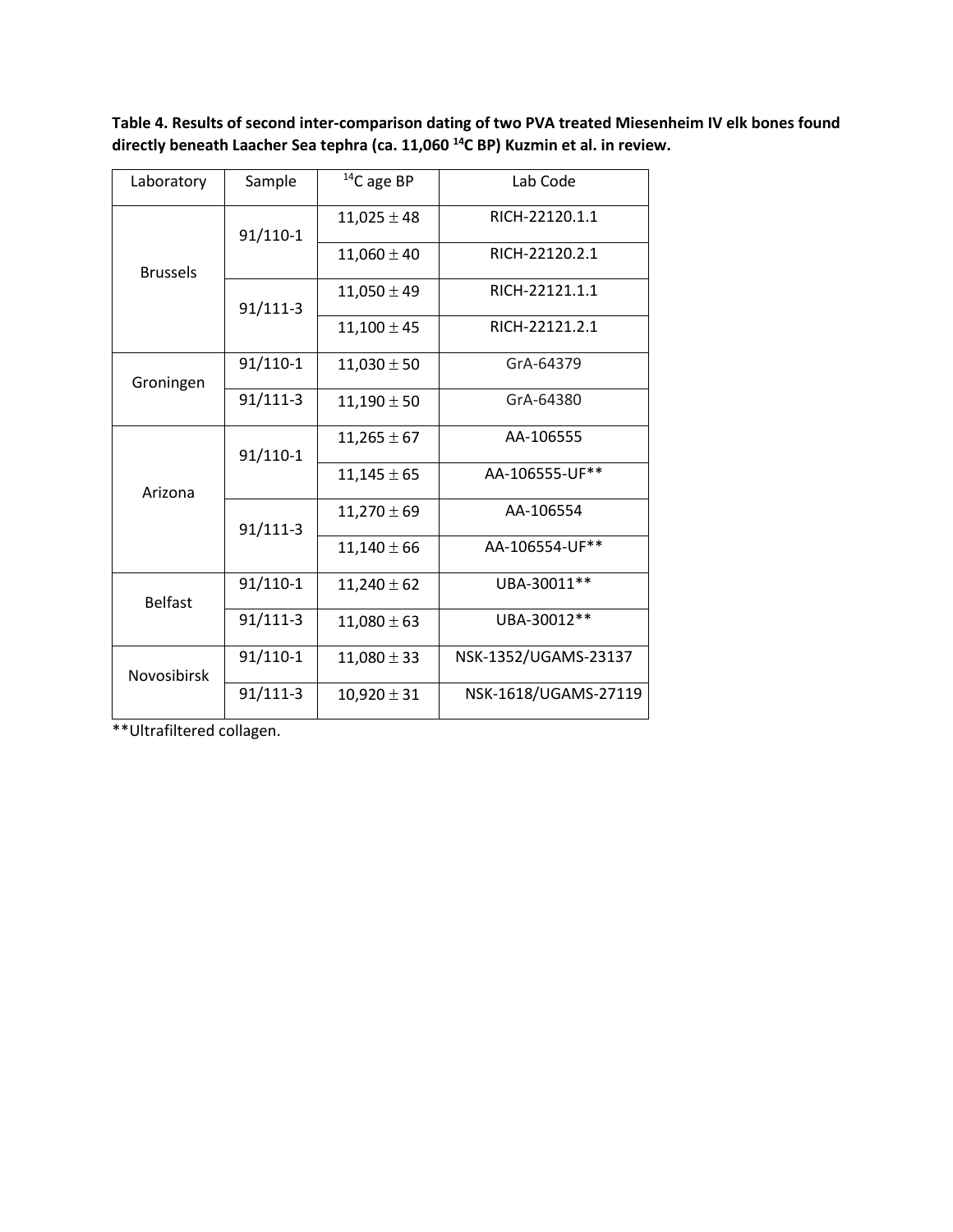## **Average precision statements**

**Table 5. Expected average precision achievable (for each sample type with regard to the timescales) including laboratory error multipliers and number of samples (n) included in average based on unknowns analysed 2012-2017**

| Sample type     |                           |                              |                               |
|-----------------|---------------------------|------------------------------|-------------------------------|
|                 | Average precision         | Average precision            | Average precision             |
|                 | 0-2000 <sup>14</sup> C BP | 4000-6000 <sup>14</sup> C BP | 9000-11000 <sup>14</sup> C BP |
| Wood, charcoal, | 31                        | 40                           | 55                            |
| charred seeds,  | $(n=2399)$                | $(n=885)$                    | (n=108)                       |
| macrofossils    |                           |                              |                               |
| Bone collagen   | 33                        | 43                           | 58                            |
|                 | $(n=1078)$                | $(n=489)$                    | (n=16)                        |
| Cremated bone   | 31                        | 35                           | 43                            |
|                 | $(n=20)$                  | $(n=46)$                     | $(n=1)$                       |
|                 |                           |                              |                               |
| Sediment        | 30                        | 38                           | 53                            |
| fractions       | $(n=367)$                 | (n=74)                       | (n=53)                        |
| Carbonates      | 27                        | 35                           | 49                            |
|                 | $(n=208)$                 | $(n=130)$                    | (n=160)                       |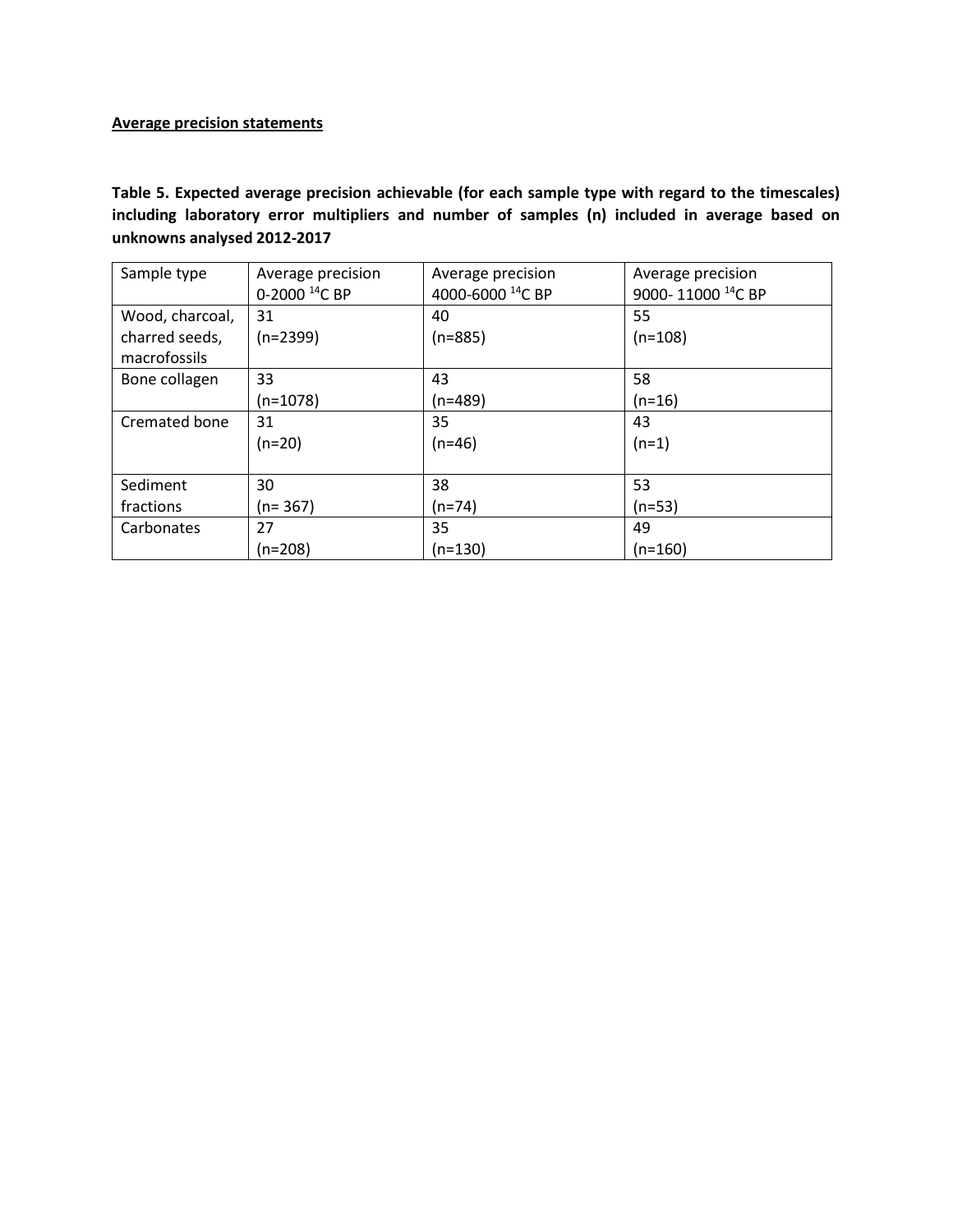#### **Appendix A**

Boudin M, Van Strydonck M, Crombé P, De Clercq W, van Dierendonck RM, Jongepier H, Ervynck A, Lentacker A. 2010. Fish Reservoir Effect on Charred Food Residue 14 C Dates: Are Stable Isotope Analyses the Solution? *Radiocarbon*, *52*(2): 697-705.

Bronk Ramsey C, Higham T, Bowles A, Hedges R. 2004. Improvements to the pretreatment of bone at Oxford. *Radiocarbon 46*: 155-163.

Brown TA, Nelson DE, Vogel JS, Southon, JR. 1988. Improved collagen extraction by modified Longin method. *Radiocarbon* 30: 171-177.

Bruhn F, Duhr A, Grootes PM, Mintrop A, Nadeau MJ. 2001. Chemical removal of conservation substances by 'soxhlet'-type extraction, Radiocarbon 43: 229-237.

D'Elia M, Gianfrate G, Quarta G, Giotta L, Giancane G, Calcagnile L. 2007. Evaluation of Possible Contamination Sources in the 14C Analysis of Bone Samples by FTIR Spectroscopy. *Radiocarbon 49*: 201- 210.

de Vries H, Barendsen GW, Waterbolk HT. 1958. Groningen Radiocarbon Dates II. *Science 127*: 129-137.

Fallon SJ, Fifield LK, Chappell JM. 2010. The next chapter in radiocarbon dating at the Australian National University: Status report on the single stage AMS*, Nuclear Instruments & Methods in Physics Research Section B-Beam Interactions with Materials and Atoms* 268: 898-901.

Fischer A, Heinemeier J. 2003. Freshwater reservoir effect in C-14 dates of food residue on pottery. *Radiocarbon 45*: 449-466.

Kuzmin YV, Fiedel SJ, Street M, Reimer PJ, Boudin M, van der Plicht J, Panov VS, Hodgins GWL. (in review). A second round of laboratory inter-comparison of AMS <sup>14</sup>C dating of bones of the Miesenheim IV elk (Rhineland, Germany) and its implications for the date of the Laacher See eruption. *Quaternary Geochronology.*

Lanting JN, Aerts-Bijma AT, van der Plicht J. 2001. Dating of cremated bones. *Radiocarbon 43*: 249-254.

Lanting JN, Brindley AL. 1998. Dating Cremated Bone: The Dawn of a New Era. *Journal of Irish Archaeology 9*: 1-7.

Lowe JJ, Walker MJC, Scott EM, Harkness DD, Bryant CL, Davies SM. 2004. A coherent high-precision radiocarbon chronology for the Late-glacial sequence at Sluggan Bog, Co. Antrim, Northern Ireland. *Journal of Quaternary Science* 19: 147-158.

Panagiotakopulu E, Higham TFG, Buckland PC, Tripp JA, Hedges REM. 2015. AMS dating of insect chitin - A discussion of new dates, problems and potential. *Quaternary Geochronology* 27: 22-32.

Reimer P, Hoper S, MacDonald J, Reimer R, Thompson M. 2015. Laboratory protocols used for AMS radiocarbon dating at the 14CHRONO Centre, The Queen's University Belfast. Swindon. *English Heritage Research Report Series 5.*

Santos GM, Southon JR, Druffel-Rodriguez KC, Griffin S, Mazon M. 2004. Magnesium perchlorate as an alternative water trap in AMS graphite sample preparation: a report on sample preparation at the